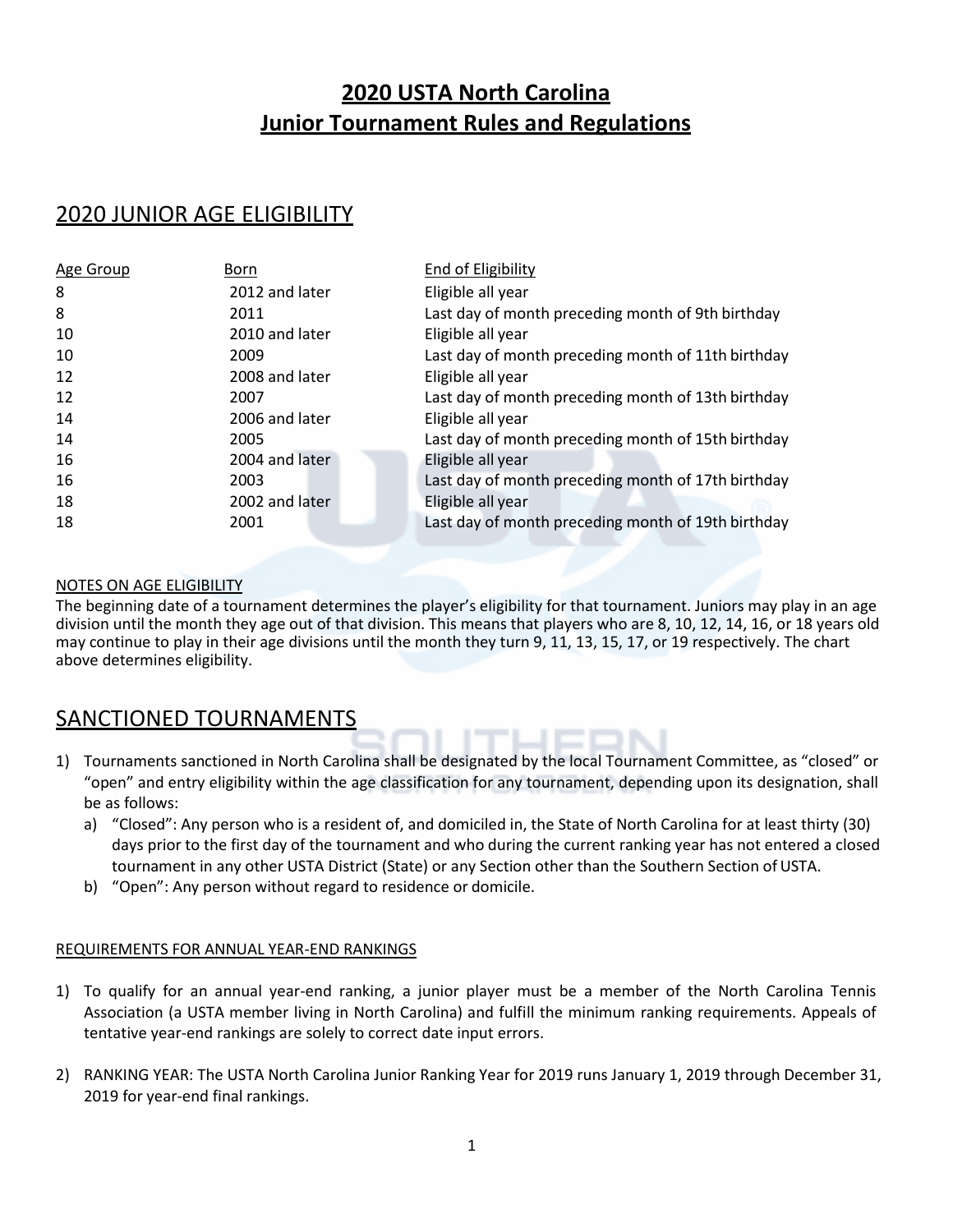- 3) Annual year-end final rankings will be published after the tournaments are completed at the end of the calendar year. Included in those rankings will be anyone age eligible at any time during that ranking period and meeting the required minimum number of points and tournaments played.
- 4) The USTA North Carolina annual year-end ranking lists will include results only from the age division being ranked, singles and doubles combine, and taking place during the applicable calendar year. **Ranked players must have earned a minimum of 18 ranking points in the age division being ranked.** And, must meet the following tournament requirements in singles play. Rankings will be calculated for age groups of 10U through 18U:
	- **a)** Four (4) NC tournaments of any level\*\*, **OR**
	- **b)** One (1) NC State Closed and Two (2) other NC tournaments of any level.\*\*, **OR**
	- **c)** One (1) National Championship (not including National Opens) plus a NC State Closed and One (1) other NC event of any level.\*\* **OR**
	- **d)** Two (2) NC State Closed Championship and One (1) National Championship, **OR**
	- e) High School Tennis Varsity Letter plus Three (3) other NC events of any level. Satisfactory completion of a High School Varsity season will be determined by the high school. Players must contact the USTA North Carolina office by October  $31^{st}$  of the ranking year and the school's Director of Athletics must return the form to the USTA North Carolina office by December  $1<sup>st</sup>$  to receive these credits. You can only use HS credit in one age division.\*\*

\*\*NOTE: The following tournaments do NOT count as a NC tournament:

- Icy Hot Southern L2
- Zonals
- Southern Closed
- Southern Open
- **Other National events**

## **COMBINED RANKING/STANDINGS REGULATIONS**

This ranking system will include results from singles matches and doubles matches in all tournaments that are now included in the calculation for the USTA North Carolina Standings list. The points earned in singles competition will be combined with the points earned in doubles competition to form one final point total that will be used for the USTA North Carolina Standings list and the USTA North Carolina year-end ranking list.

Players will receive credit for 100% of their singles points from their best six (6) singles events along with 25% of their doubles points from their best six (6) doubles events.

| <b>Player Total Combined Points =</b>             | 1800 points |
|---------------------------------------------------|-------------|
| Best 6 doubles tournaments of 1200 points X 25% = | 300 points  |
| Best 6 Singles tournaments $=$                    | 1500 points |

- 1) Each player's standings and year-end annual ranking will be based on his/her best six (6) tournament results in singles and doubles during the computation period. A player may access his/her player record [here on tennislink.](https://tennislink.usta.com/Tournaments/Common/Default.aspx) **NOTE: If a player does not record any wins in a tournament, he/shewill not receive any standing points.**
- 2) Bonus points are only attached to the singles event in which they are earned. If an event total (including both round points and bonus points) is not among a player's best six events, neither the event points nor the bonus pointswill count toward the player's standing or ranking point total. No bonus points will count toward the player's standing or ranking point total. No bonus points are awarded for doubles.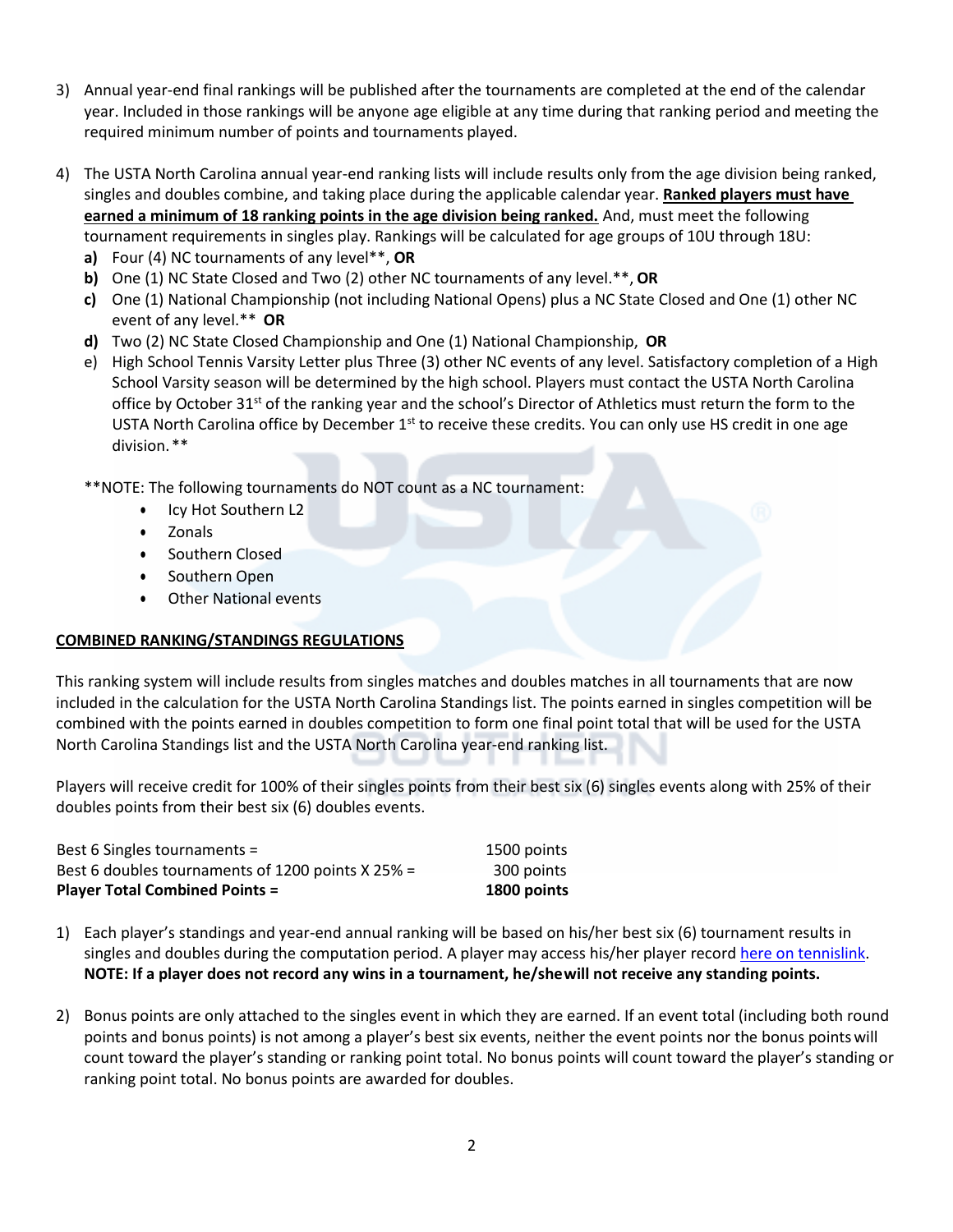- 3) Byes do not qualify as wins.
- 4) **Withdrawals, defaults, and walkovers qualify as wins for the advancing player and earn round points, but do not earn bonus points.**
- 5) USTA North Carolina will publish on [www.nctennis.com](http://www.nctennis.com/) a Junior Standings List at least once per month. This list will be updated continually throughout the year and may be used by tournament directors for seeding information and by USTA North Carolina selection committees for selection to teams and events. (Tournament Directors are encouraged to use the most recent standings list for NC Level 4 tournaments and higher; Level 5 events should use the most current NC standing list. Each tournament retains the right to adjust if necessary, in accordance with the NC seeding criteria.)

The USTA North Carolina will not accept any phone calls about placement on the Junior Standings List. Questions and/or corrections should be made in writing to the USTA North Carolina office or emailed to [rankings@nctennis.com.](mailto:rankings@nctennis.com) Please include name and age division on all correspondence.

Corrections may not be reflected on player records until the next Junior Standings List is published. The Junior Standings List may not be appealed. Standings are calculated for 10U through 18U age divisions.

- 6) Tiebreak rules for standings and annual year-end ranking lists:
	- a) Player whose best event has the highest number of points, second best, third best, etc. through six events
	- b) Total bonus points earned in all events played during the computation period.
	- c) Highest single opponent bonus earned, second highest, third highest, etc.
	- d) Best random draw number
- 7) The USTA North Carolina Combined Standings List will include the results in multiple age divisions in which the player is age eligible. Combined Standings will reflect the previous 12-months points in both the upper and lower age divisions. Lists will include all age eligible players having accumulated at least 6 NC points from the age division being ranked, as well as results from "playing up" multiple divisions, and taking place during the computation period. A player's standings value will be calculated on his/her best six single and six doubles tournament results during the computation period.
- 8) In standings lists only the results of players "playing up" multiple divisions will count. Points earned in an age division will be applied to a player's record in that division, as well as all younger divisions for which the player is eligible in both singles and doubles. NORTH CAROLINA

For example, if a 12s player plays a tournament in the 16s, the results will count in their 12s, 14s, and 16s standings (if those results are among their best 6 events). Bonus Points are determined by the age division in which the match is played, regardless of the Standing List the result is used in. The standings will still be computed from the six (6) best singles and doubles tournament point totals, regardless of age divisions from which the points were acquired. See chart below:

- BG18: Results included only from 18s
- BG16: Results included from 16s and 18s if eligible in both divisions
- BG14: Results included from 14s, 16s, 18s If eligible in all three divisions
- BG12: Results included from 12s, 14s, 16s, 18s if eligible in all four divisions
- **BG10: Results are NOT included to higher age divisions**

**STANDING POINTS ARE EARNED ON ALL LEVELS ON A POINTS PER ROUND BASIS** (See following charts for point values)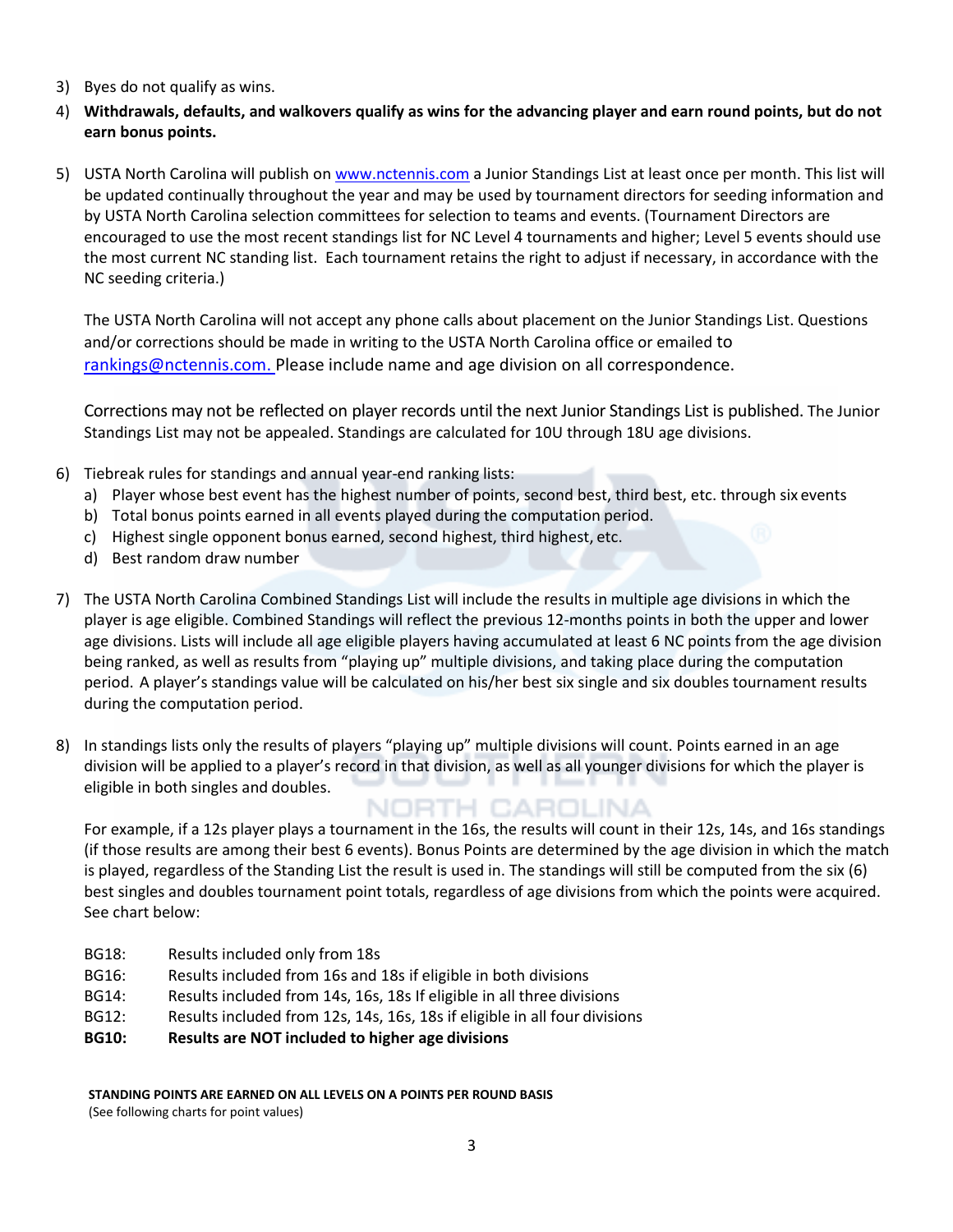## **NORTH CAROLINA POINTS TABLES**

| <b>TEAM EVENTS</b>     |         |         |         |         |         |
|------------------------|---------|---------|---------|---------|---------|
| Description            | Level 1 | Level 2 | Level 3 | Level 4 | Level 5 |
| Position #1 Points/Win | 60      | 50      | 40      | 20      | 10      |
| Position #1 Points/Win | 60      | 50      | 40      | 20      | 10      |
| Position #1 Points/Win | 60      | 50      | 40      | 20      | 10      |
| Position #1 Points/Win | 60      | 50      | 40      | 20      | 10      |
| Position #1 Points/Win | 60      | 50      | 40      | 20      | 10      |

| <b>MAIN DRAW</b><br><b>WITH FIC THRU</b> | L1  | L2  | L3  | L4  | L5 |
|------------------------------------------|-----|-----|-----|-----|----|
| <b>QTRS</b>                              |     |     |     |     |    |
| Level Weight                             | 1X  | 2X  | 3X  | 4X  | 5X |
| Player Result                            |     |     |     |     |    |
| Champion                                 | 660 | 330 | 220 | 165 | 66 |
| 2 <sup>nd</sup> Place                    | 540 | 270 | 180 | 135 | 54 |
| 3rd Place                                | 480 | 240 | 160 | 120 | 48 |
| 4 <sup>th</sup> Place/SF 2               | 420 | 210 | 140 | 105 | 42 |
| <b>FIC Champion</b>                      | 390 | 195 | 130 | 98  | 39 |
| <b>FIC Finalist</b>                      | 360 | 180 | 120 | 90  | 36 |
| FIC SF                                   | 330 | 165 | 110 | 83  | 33 |
| FIC QF                                   | 300 | 150 | 100 | 75  | 30 |
| FIC QF Qualifying                        | 270 | 135 | 90  | 68  | 27 |
| <b>FIC R16</b>                           | 240 | 120 | 80  | 60  | 24 |
| FIC R16 Qualifying                       | 210 | 105 | 70  | 53  | 21 |
| <b>FIC R32</b>                           | 180 | 90  | 60  | 45  | 18 |
| FIC R32 Qualifying                       | 150 | 75  | 50  | 38  | 15 |
| <b>FIC R64</b>                           | 120 | 60  | 40  | 30  | 12 |
| FIC R64 Qualifying                       | 90  | 45  | 30  | 23  | 9  |
| <b>FIC R128</b>                          | 60  | 30  | 20  | 15  | 6  |
| Fid r128 Qualifying                      | 0   | 0   | 0   | 0   | 0  |

| <b>MAIN DRAW</b>      | L1  | L <sub>2</sub> | L <sub>3</sub> | L4  | L5 |
|-----------------------|-----|----------------|----------------|-----|----|
| <b>WITH FIC THRU</b>  |     |                |                |     |    |
| <b>SEMIS</b>          |     |                |                |     |    |
| Level Weight          | 1X  | 2X             | 3X             | 4X  | 5X |
| <b>Player Result</b>  |     |                |                |     |    |
| Champion              | 660 | 330            | 220            | 165 | 66 |
| 2 <sup>nd</sup> Place | 540 | 270            | 180            | 135 | 54 |
| <b>FIC Champion</b>   | 480 | 240            | 160            | 120 | 48 |
| <b>FIC Finalist</b>   | 420 | 210            | 140            | 105 | 42 |
| FIC SF                | 360 | 180            | 120            | 90  | 36 |
| FIC SF Qualifying     | 330 | 165            | 110            | 83  | 33 |
| FIC QF                | 300 | 150            | 100            | 75  | 30 |
| FIC QF Qualifying     | 270 | 135            | 90             | 68  | 27 |
| <b>FIC R16</b>        | 240 | 120            | 80             | 60  | 24 |
| FIC R16 Qualifying    | 210 | 105            | 70             | 53  | 21 |
| <b>FIC R32</b>        | 180 | 90             | 60             | 45  | 18 |
| FIC R32 Qualifying    | 150 | 75             | 50             | 38  | 15 |
| <b>FIC R64</b>        | 120 | 60             | 40             | 30  | 12 |
| FIC R64 Qualifying    | 90  | 45             | 30             | 23  | 9  |
| <b>FIC R128</b>       | 60  | 30             | 20             | 15  | 6  |
| FIC R128 Qualifying   | 0   | 0              | 0              | 0   | 0  |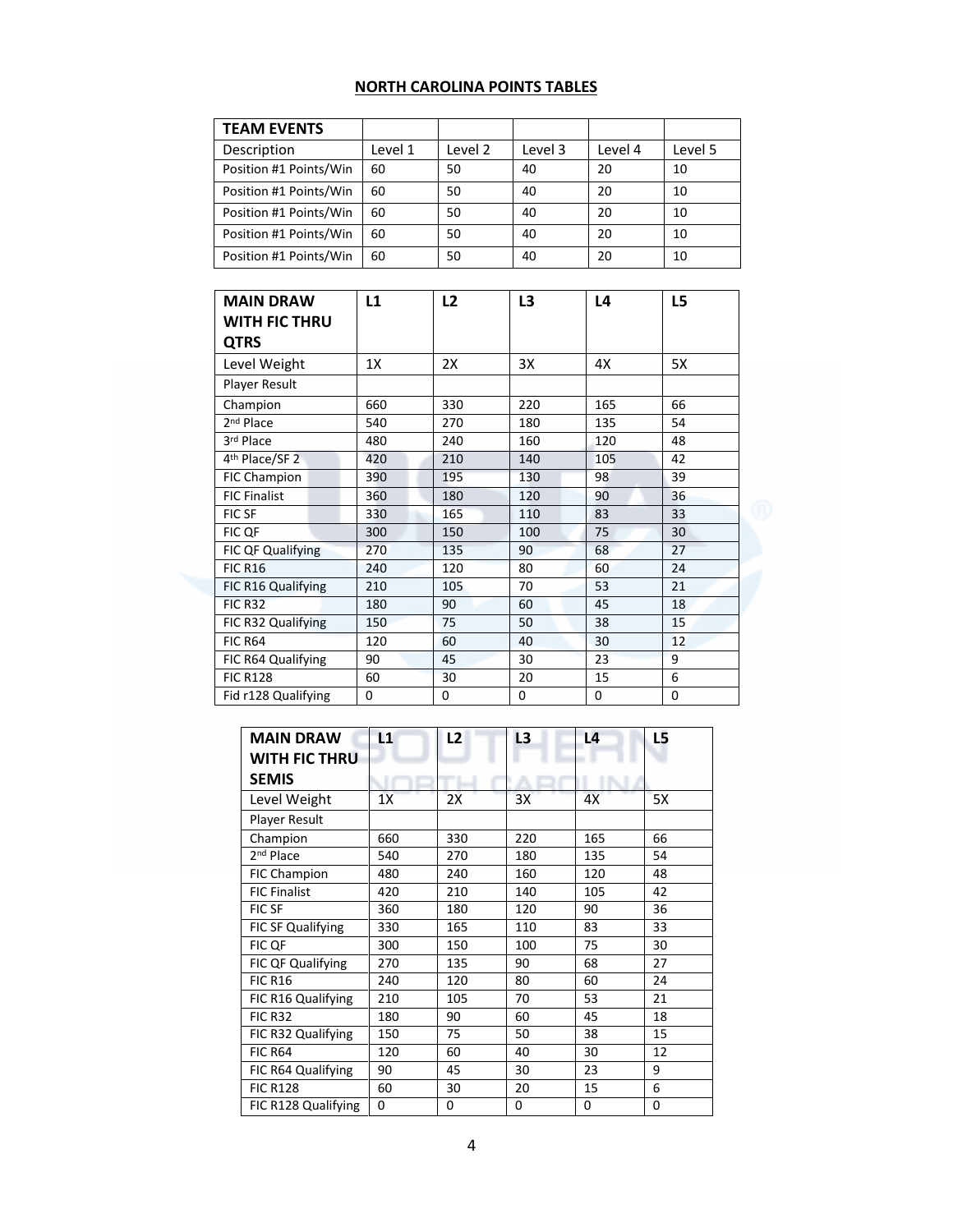| <b>MAIN DRAW WITH FIC</b><br><b>THRU SEMIS</b>                         | <b>MODIFIED CONSOLATIONS INCLUD-</b><br>ING FMLC. |                           |                |     |    |  |
|------------------------------------------------------------------------|---------------------------------------------------|---------------------------|----------------|-----|----|--|
|                                                                        |                                                   | <b>AND COMPASS DRAWS*</b> |                |     |    |  |
| Level Weight                                                           | 1X                                                | 2X                        | 3X             | 4X  | 5X |  |
| <b>Player Result</b>                                                   | L1                                                | L2                        | L <sub>3</sub> | L4  | L5 |  |
| Champion                                                               | 660                                               | 330                       | 220            | 165 | 66 |  |
| 2 <sup>nd</sup> Place                                                  | 540                                               | 270                       | 180            | 135 | 54 |  |
| 3rd Place                                                              | 480                                               | 240                       | 160            | 120 | 48 |  |
| 4 <sup>th</sup> Place/SF                                               | 420                                               | 210                       | 140            | 105 | 42 |  |
| Reached R16                                                            | 240                                               | 120                       | 80             | 60  | 24 |  |
| Reached R32                                                            | 180                                               | 90                        | 60             | 45  | 18 |  |
| Reached R64                                                            | 120                                               | 60                        | 40             | 30  | 12 |  |
| Reached R128                                                           | 60                                                | 30                        | 20             | 15  | 6  |  |
| Reached R256                                                           | 0                                                 | 0                         | 0              | 0   | 0  |  |
|                                                                        |                                                   |                           |                |     |    |  |
| Points earned for each con-<br>solation round won                      | 60                                                | 30                        | 20             | 15  | 6  |  |
| *In Compass Draw events ONLY the East Draw earns main draw points; all |                                                   |                           |                |     |    |  |

**other directions and "Gold Draw" earn consolation points.**

| <b>Description</b>                     | <b>Finish</b>  |     |     |                |                |    |
|----------------------------------------|----------------|-----|-----|----------------|----------------|----|
| <b>Player Result</b>                   |                | L1  | L2  | L <sub>3</sub> | L <sub>4</sub> | L5 |
| Champion                               | 1              | 660 | 330 | 220            | 165            | 66 |
| $2nd$ Place                            | $\overline{2}$ | 540 | 270 | 180            | 135            | 54 |
| 3rd Place                              | 3              | 480 | 240 | 160            | 120            | 48 |
| 4 <sup>th</sup> Place                  | 4              | 420 | 210 | 140            | 105            | 42 |
| 5 <sup>th</sup> -8 <sup>th</sup> Place | $5 - 8$        | 300 | 150 | 100            | 75             | 30 |
| 9th-16th Place                         | $9 - 16$       | 240 | 120 | 80             | 60             | 24 |
| 17th-32nd Place                        | 17-32          | 180 | 90  | 60             | 45             | 18 |
| 33rd-64th Place                        | 33-64          | 120 | 60  | 40             | 30             | 12 |
| 65th-128th Place                       | 65-128         | 60  | 30  | 20             | 15             | 6  |
| 129th-256th Place                      | 129-256        | 0   | 0   | 0              | 0              | 0  |
|                                        |                |     |     |                |                |    |

| <b>Bonus Points</b>                                                                                                                                                                                     | <b>Rewards for Significant Wins</b> |  |  |  |  |  |
|---------------------------------------------------------------------------------------------------------------------------------------------------------------------------------------------------------|-------------------------------------|--|--|--|--|--|
| USTA North Carolina Ranking                                                                                                                                                                             | <b>Points Awarded</b>               |  |  |  |  |  |
| Top $10$                                                                                                                                                                                                | 50                                  |  |  |  |  |  |
| $11 - 20$                                                                                                                                                                                               | 25                                  |  |  |  |  |  |
| 21-50                                                                                                                                                                                                   | 10                                  |  |  |  |  |  |
| Examples: #5 defeats #1, #5 receives a 50-point bonus added to #5's points for<br>the event.                                                                                                            |                                     |  |  |  |  |  |
| #1 defeats #24, #15 and #30 in the same event, #1 receives 10+25+10=45 bo-<br>nus points added to #1's points for the event.<br>#100 defeats #19 and #48 in the same event #100 receives 25+10-35 hopus |                                     |  |  |  |  |  |

#100 defeats #19 and #48 in the same event, #100 receives 25+10=35 bonus points added to #100's points for the event.

**Standings used to determine bonus points are based on End of Month Standings from the month prior. Final monthly standings are posted on or near the last day of the month.**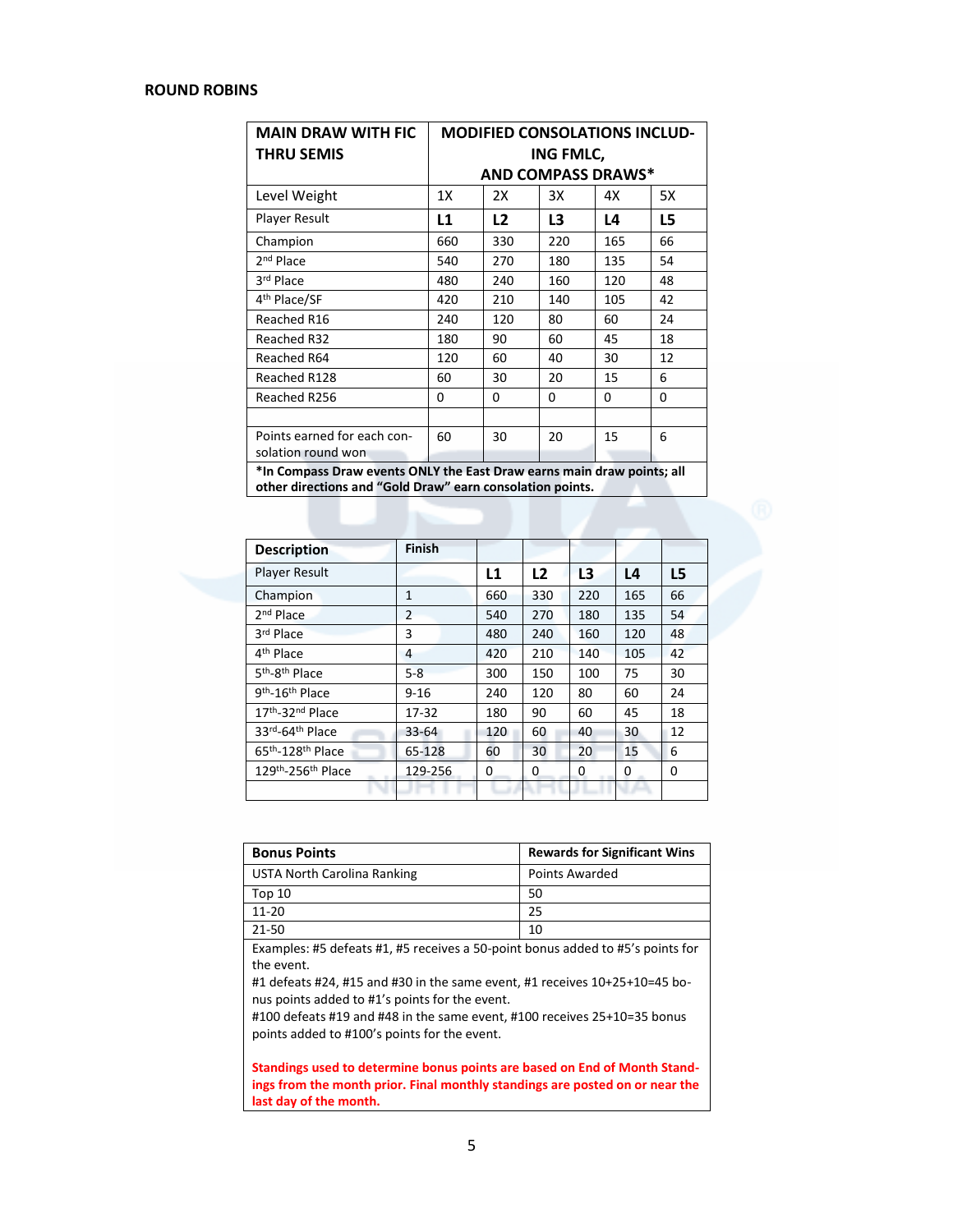| <b>MAIN DRAW WITH</b><br><b>ROUND OF 16 FEED-IN</b> |                | L1       | L2       | L <sub>3</sub> | L4          | L5       |
|-----------------------------------------------------|----------------|----------|----------|----------------|-------------|----------|
| <b>Player Result</b>                                | Finish         |          |          |                |             |          |
| Champion                                            | 1              | 660      | 330      | 220            | 165         | 66       |
| 2 <sup>nd</sup> Place                               | $\overline{2}$ | 540      | 270      | 180            | 135         | 54       |
| 3rd Place                                           | 3              | 480      | 240      | 160            | 120         | 48       |
| 4 <sup>th</sup> Place/SF                            | 4              | 420      | 210      | 140            | 105         | 42       |
| 5 <sup>th</sup> Place-QF Playoff Winner             | 5              | 410      | 205      | 135            | 0           | 0        |
| 6th Place-QF Playoff Runner Up                      | 6              | 405      | 200      | 130            | $\Omega$    | $\Omega$ |
| 8 <sup>th</sup> Place-QF Playoff Cons Losers        | $7 - 8$        | 400      | 195      | 125            | $\Omega$    | $\Omega$ |
| <b>FIC Winner</b>                                   | 9              | 390      | 190      | 120            | 98          | 39       |
| FIC Runner Up                                       | 10             | 360      | 170      | 110            | 0           | $\Omega$ |
| <b>FIC Semifinalist</b>                             | $11 - 12$      | 300      | 150      | 100            | $\Omega$    | $\Omega$ |
| <b>FIC Quarterfinalist</b>                          | 13-16          | 270      | 135      | 90             | $\Omega$    | $\Omega$ |
| Reached FIC R16                                     | 17-24          | 240      | 120      | 80             | $\Omega$    | $\Omega$ |
| Reached FIC R16 Qualifying                          | $25 - 32$      | 210      | 105      | 70             | $\Omega$    | $\Omega$ |
| Reached R32                                         | 33-48          | 180      | 90       | 60             | $\Omega$    | $\Omega$ |
| Reached R32 Qualifying                              | 49-64          | 150      | 75       | 50             | $\Omega$    | $\Omega$ |
| Reached R64                                         | 65-96          | 120      | 60       | 40             | $\mathbf 0$ | $\Omega$ |
| Reached R64 Qualifying                              | 97-128         | 90       | 45       | 30             | $\Omega$    | $\Omega$ |
| Reached FIC R128                                    | 129-192        | 60       | 30       | 20             | $\mathbf 0$ | $\Omega$ |
| Reached FIC R128 Qualifying                         | 193-256        | $\Omega$ | $\Omega$ | $\Omega$       | $\Omega$    | $\Omega$ |

#### **JUNIOR CONSIDERATIONS**

- 1) HOURS AND REST FOR JUNIORS
	- a) A player in the 10 & under, 12 & under and 14 & under divisions should not start a match nor resume a suspended match after 8:00 pm. A player in the 16 & under or 18 & under should not start a match nor resume a suspended match after 10:00pm. All players should be given at least 12 hours rest between the completion of the last match & the first match the following day.
	- b) In singles play, a junior player should be entitled to a minimum of 60 minutes rest period between matches when playing the best of 3 sets or a 10-point match tiebreak in lieu of a  $3<sup>rd</sup>$  set. 30 minutes for doubles only tournaments. 10 & under players playing short sets will have one (1) hour rest betweenmatches.
	- c) In the event of inclement weather, the tournament referee should have the right to depart from the above rules A & B if necessary to complete the tournament within the tournament dates.
- 2) SCORING METHODS ACCEPTED FOR RANKING IN NC, 10U through 18U Divisions will be dependent upon the USTA North Carolina Tournament Level. Additional detailed information for each 2020 tournament level is linked below:
	- [NC Level 1](https://nctennis.com/documents/2019/12/11/2020_FINAL_NC_L1_singles_doubs_11_8_19home_page.pdf?id=320) [NC Level 2](https://nctennis.com/documents/2019/12/11/2020_FINAL_NC_L2_STAL3_home_page.pdf?id=317) [NC Level 3](https://nctennis.com/documents/2019/12/11/2020_FINAL_NC_L3_singles_doubs_11_1_19home_page.pdf?id=321) [NC Level 3 Doubles Only](https://nctennis.com/documents/2020/1/14/2020_FINAL_NC_L3_DOUBLES_ONLY_1_14_20home_page.pdf?id=326) [NC Level 4](https://nctennis.com/documents/2019/12/11/2020_FINAL_L4_home_page11_1_19.pdf?id=316) [NC Level 5](https://nctennis.com/documents/2019/12/11/2020_FINAL_L5_home_page11_1_19.pdf?id=318)
- 3) COACHING

During a match in a junior tournament, coaching is permitted ONLY during an authorized intermission. The one and one-half minute period between changes of court ends **is not** an authorized intermission. There will be a rest period of 3 minutes between the 2<sup>nd</sup> set & a third set match tiebreaker with coaching allowed. NC recommends players remain on court for coaching.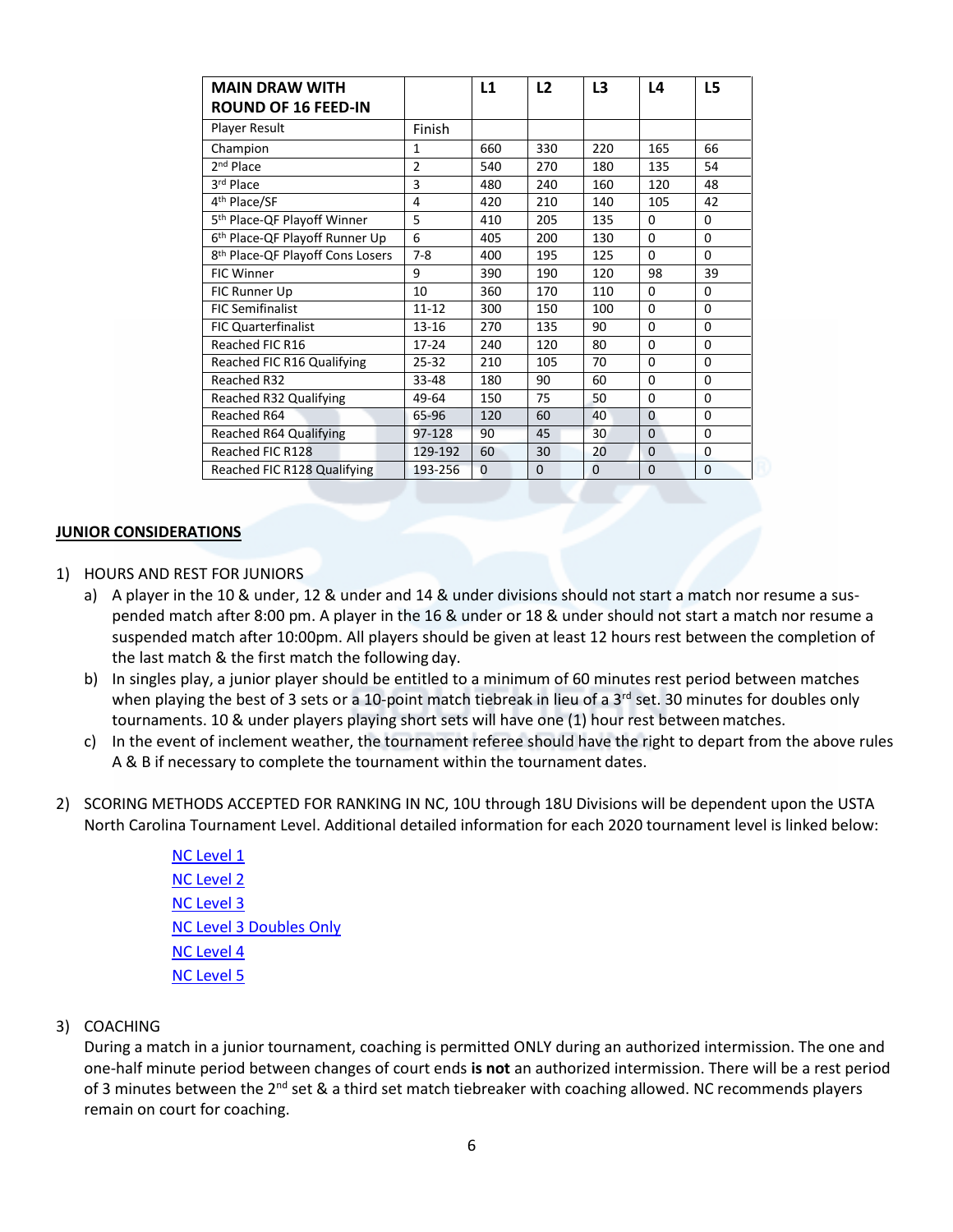The mandatory 10-minute rest between the second and third sets when playing a full 3<sup>rd</sup> set a specified under USTA regulations and any authorized suspension of play is an authorized intermission.

- 4) DRAW SIZES Per age division; NC L5, L4, & L3 draws over 16 players/teams per division will need permission from USTA North Carolina.
	- NC L5: Max draw size of 8 players, may have multiple draws and formats per division
	- NC L4: Max draw size of 16 players, Feed In Consolation to Quarterfinals (FIC-Q)
	- NC L3: Max draw size of 16 players, Feed In Consolation to Quarterfinals (FIC-Q),
	- NC L2: Max draw size of 32 players, per Southern Tennis Association rules and regulations
	- NC L1: Max draw size of 64 players, Feed In Consolation to Quarterfinals (FIC-Q)

## **EVENT LEVELS**

The USTA North Carolina Sanction and Schedule Committee and Junior Competition Committee will determine the appropriate levels of the events considered for USTA North Carolina Junior Standings and Ranking lists each year. Following are the tiers of events:

- LEVEL 1 (L1): NC Junior Spring State Closed Championship Tar Heel Qualifier (a STA L2 event) NC Junior Summer State Closed Championship National Level 1 Southern Level 1 (Southern Winter & Summer Junior Closed) Southern Junior Cup
- LEVEL 2 (L2): All in-State Southern Level 3 (STA L3) events NC State Junior Team Tennis (JTT) Championships *(Advanced Division)*  USTA Junior Team Tennis National Championships *(Advanced Division)*  National Level 1A and 2 Events Southern Level 1A and 2 Events
- LEVEL 3 (L3): Stronger USTA North Carolina Junior Tournaments NC State Junior Team Tennis Championships *(Intermediate Division)*  USTA Southern Junior Team Tennis Championships *(Advanced Division)*  USTA Junior Team Tennis National Championships *(Intermediate Division)*  National Level 3 & 4 Events Out of State Southern Level 3 Events (STA L3)
- LEVEL 4 (L4): All remaining USTA North Carolina Junior Tournaments (with the exception of NC L1, L2, L3, L5 events); USTA Southern Junior Team Tennis Championships *(Intermediate Division)*
- LEVEL 5 (L5): USTA North Carolina Junior Level 5 Tournaments

**IMPORTANT: Players MAY NOT be registered in more than one tournament at a time, AT ANY LEVEL, without express written approval by both tournament directors, and only in unique circumstances (USTA Regulations IV.C. (Standards of Conduct), Friend at Court 2019, #s 12, 13, & 16 respectively).**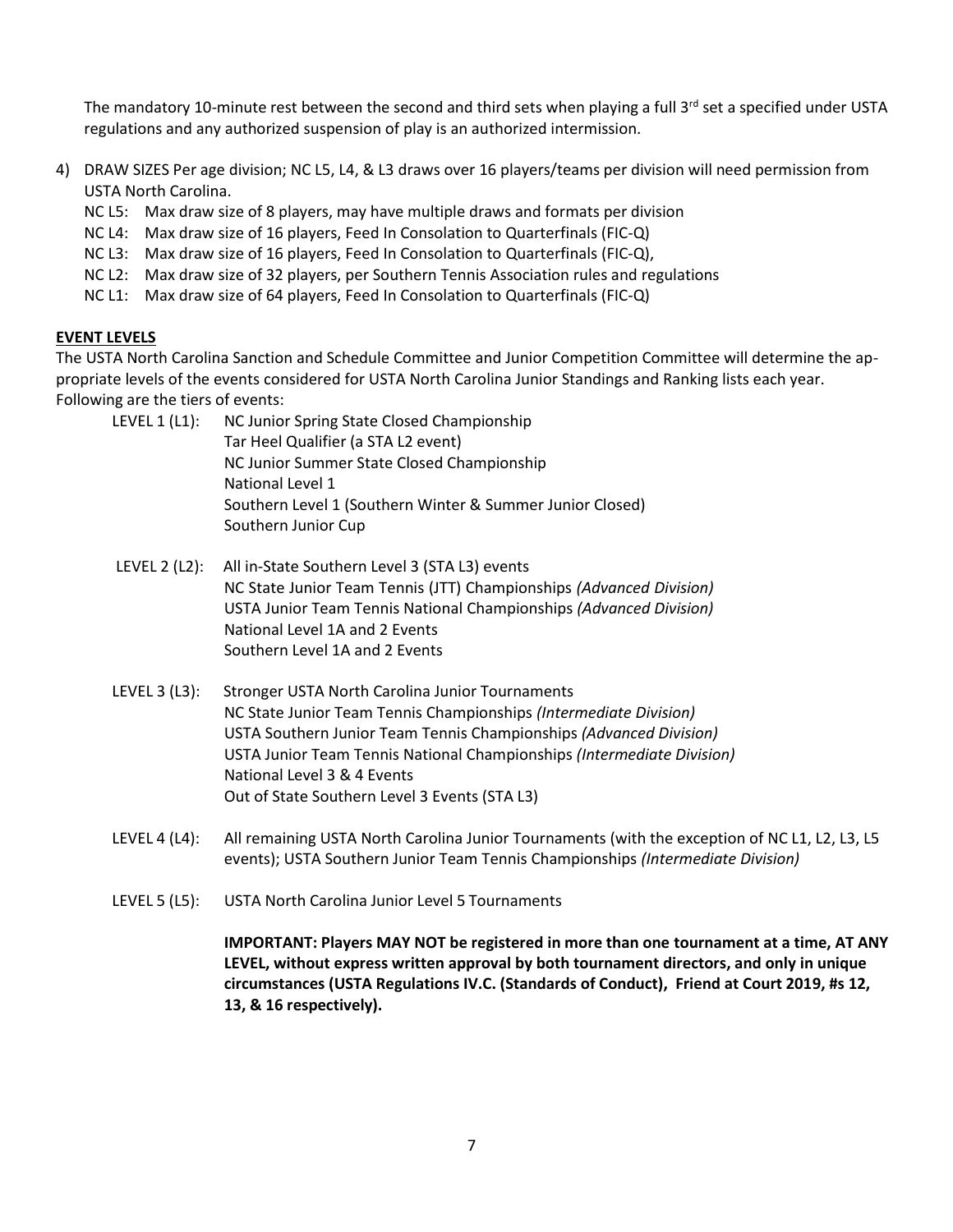#### **\*SPECIAL JUNIOR TOURNAMENTS**

There are certain types of tournaments held throughout the year that differ from a standard junior tournament:

## **TARHEEL QUALIFIER TOURNAMENT:**

The Tarheel Qualifier is arguably one of the most historic and traditional of the USTA North Carolina slate of tournaments. Many future collegiate and tour players from North Carolina claimed this prestigious title and were truly "Best in the State". As of 2020, it is no longer a USTA STA or NC requirement to play the Tarheel Qualifier In order to qualify for the Southern Closed Championship in June. The tournament format will be as follows:

- (1) Singles draws will be limited to 64 with a feed-in consolation
- (2) Selection will be based on a NC standings list run in mid-May. The top 64 (age eligible) applicants will be selected
- (3) Doubles draws will be limited to 32 teams and will play an 8-game pro set
- (4) Seeding: Seed by the most up to date Southern Standings List
- (5) A player may play in only ONE (1) age division
- (6) Honor the Game: At least one parent or guardian of a child who participates in North Carolina sanctioned tournaments is strongly encouraged to watch the sportsmanship video presentation[.](http://www.honorthegame.net/) [HONOR THE GAME VIDEO is available](http://www.honorthegame.net/) here.

## **THE SOUTHERN JUNIOR CLOSED CHAMPIONSHIP**

a) The Southern Junior Closed Championship (June) is the tournament that brings together the strongest players in each age group (BG10-18) from each of the nine districts (states) in the Southern Section Entry to the Southern Junior Closed Championship is done online here, and through Tennislink. Each of the nine states in the Southern Section of USTA has a quota for entries and NC will select its strongest players. Selection to the Junior Southern Closed Tournament is based primarily on the most recent update of the USTA North Carolina Standings List calculated with the results of the Tar Heel Qualifier included. **NORTH CAROLINA** 

The following guidelines will help you and the NC Selectors complete the process more efficiently:

- 1. It is the player's responsibility to enter the tournament online through TennisLink at USTA Southern prior to the entry deadline.
	- a. The player should make reservations, such as hotel, travel, etc. The player may cancel if not selected. It is better to be prepared.

## **THE NORTH CAROLINA STATE CLOSED CHAMPIONSHIPS**

THE NC JUNIOR SPRING STATE CLOSED CHAMPIONSHIPS & THE NC JUNIOR SUMMER STATE CLOSED CHAMPI-ONSHIPS:

Please see the Junior Tournament schedule for details.

Residency Requirements for the Junior State "Closed" Events:

- (i) Any person who is a resident of, and domiciled in, the State of North Carolina for at least thirty (30) days prior to the first day of the tournament and who during the current ranking year has not entered a closed tournament in any other USTA District (State) or any Section other than the Southern Section of USTA.
- a) **NATIONAL TOURNAMENTS & USTA SOUTHERN TOURNAMENTS FOR BOYS AND GIRLS 10U THROUGH 18U** For more information and a schedule of national tournaments[, please click here.](https://www.usta.com/content/dam/usta/pdfs/2019%20NJTS.pdf)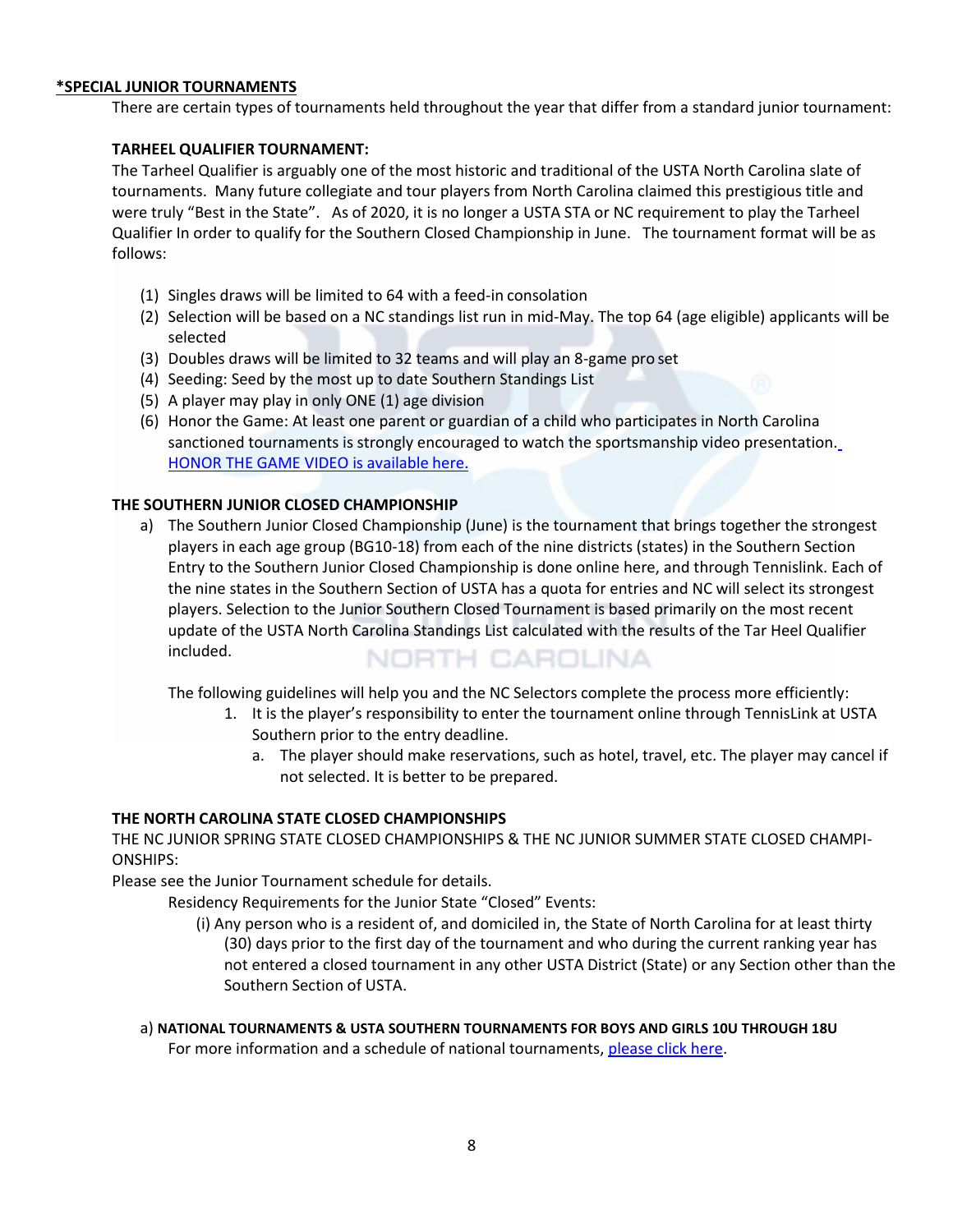#### **REIMBURSEMENT FOR JUNIORS**

## **JUNIOR REIMBURSEMENT FORM:**

The granting of tournament reimbursement funds and the amount granted is in the sole discretion of USTA North Carolina. To be eligible for consideration for reimbursement, players must be willing and eligible to represent North Carolina in events including, but not limited to, the NC Southern Jr Cup team if invited by USTA North Carolina. No player is eligible for reimbursement if he/she have (6) or more suspension points when this form submitted. The form will be available September 1 through September 30. The North Carolina Tennis Association will reimburse juniors for participation in the following events:

- 1. \$50 for the Southern Junior Closed (January & June) and USTA National Selection/Sweet Sixteen
- 2. \$100 for each USTA National Junior Championship or Zonal NOT held in North Carolina
- 3. \$50 for each National Championship or Zonal held in North Carolina
- 4. \$150 for Southern Junior Cup

The deadline to request reimbursement is October 31. Requests should include events from October 1 of previous year to September 30 of current year. One (1) check per player will be issued. The form will be active September 1 and found in this section and/or Junior Tournament Page via Jot Form. Only the active link may be used; no late entries/email requests will be honored. Checks will be mailed in November/December from USTA North Carolina.

## **SPORTSMANSHIP**

At the time of selection for teams, training camps, or other special opportunities, a player WILL NOT be considered if he/she has at that point accumulated (6) or more suspension points. Also, the selection committee may use their judgement if past suspensions should be taken into consideration. We urge all USTA tournament players and parents to take a few minutes to view this 2.5 minute ["Honor the Game" Video](http://www.honorthegame.net/) in regards to proper sportsmanship in tennis.

#### **JUNIOR SUSPENSION POINT SYSTEM**

The USTA Junior Suspension Point System will be in effect for all sanctioned USTA North Carolina, Southern Sectional, and National sanctioned junior tournaments. The points may be accrued from any of these tournaments. If a payer receives ten or more Junior Suspension Points during a 12-month period, the player will be suspended from competing in all sanctioned junior events for twelve (12) weeks. At the time of selection for North Carolina teams, training camps, or other special opportunities, a player will NOT be considered if he/she has at that point accumulated 6 or more suspension points. Also, the selection committee may use their judgement if past suspension should be taken into consideration.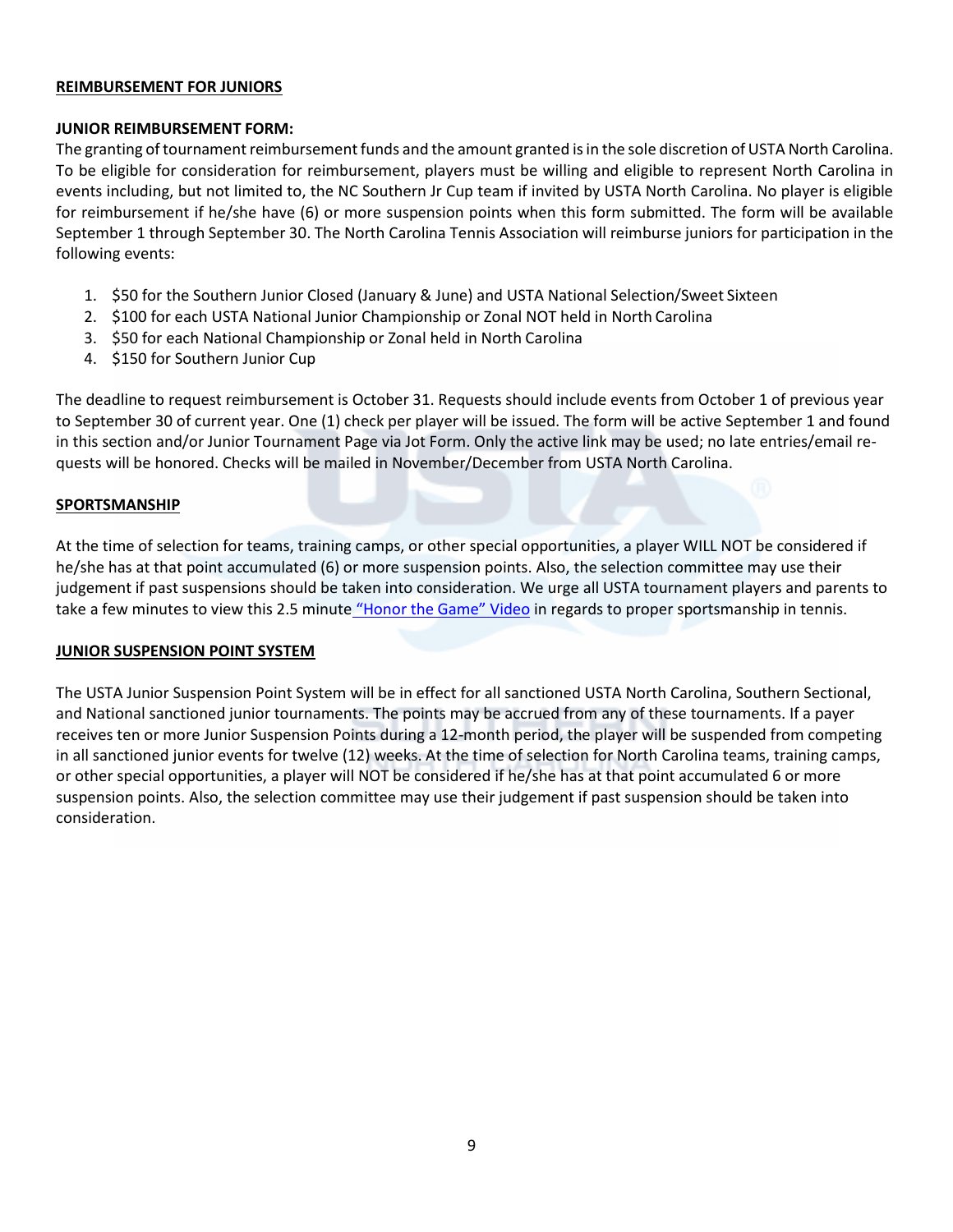## **JUNIOR SUSPENSION VIOLATIONS AND POINTS (USTA REGULATIONS IV.F.(USTA Jr Suspension Point System)—Table 17**

| <b>VIOLATION TYPE</b>                  | <b>VIOLATION</b>                                                                                                                                                                                                                                          | <b>SUSPENSION</b><br><b>POINTS</b> |
|----------------------------------------|-----------------------------------------------------------------------------------------------------------------------------------------------------------------------------------------------------------------------------------------------------------|------------------------------------|
| <b>Code Violations</b>                 | Each code violation (point, game, or default) except that players who receive code<br>violations because of delay immediately after a medical timeout or because of<br>obvious cramping are not assessed suspension points.                               | $\overline{2}$                     |
| <b>Defaults</b>                        | Default for flagrant unsportsmanlike conduct or flagrant inappropriate<br>$\bullet$<br>conduct on or off court                                                                                                                                            | $8 - 10*$                          |
|                                        | Default for refusal to play or continue to play (for reasons other than ill-<br>$\bullet$<br>ness, injury, or personal circumstance)                                                                                                                      | 5                                  |
|                                        | Default because of an adult discipline                                                                                                                                                                                                                    | 5                                  |
|                                        | <b>Default</b> for no-show                                                                                                                                                                                                                                | 5                                  |
|                                        | Default for late arrival                                                                                                                                                                                                                                  | 1<br>3                             |
|                                        | Disqualification for ineligibility                                                                                                                                                                                                                        |                                    |
|                                        | *Suspension points for defaults are in addition to points previously assessed for<br>code violations.                                                                                                                                                     |                                    |
| <b>Improper Entry or</b><br>Withdrawal | Being entered when entries close in two or more sanctioned tournaments<br>scheduled to overlap unless each Tournament Committee approves the multiple<br>entries in writing                                                                               | 5                                  |
|                                        | Withdrawal from tournament after entries closed for reason other than injury, ill-<br>ness, personal circumstance, or previously authorized entry into another<br>tournament                                                                              | 4                                  |
| Unsportsmanlike                        | Unsportsmanlike conduct or inappropriate conduct on court after a match that                                                                                                                                                                              | $\overline{2}$                     |
| Conduct                                | would have resulted in a code violation had it occurred during the match                                                                                                                                                                                  |                                    |
|                                        | Unsportsmanlike conduct or inappropriate conduct off court at locations such as<br>the tournament site, hotel, or tournament sponsored event<br>Not using best efforts to win                                                                             | 5                                  |
|                                        |                                                                                                                                                                                                                                                           | 2                                  |
|                                        | Flagrant unsportsmanlike conduct or inappropriate conduct, regardless of venue or<br>medium. This includes, but is not limited to, conduct at tournaments sites,<br>tournament activities, hotels or other housing, or online                             | $8 - 10*$                          |
| Gross                                  | Physical violence against another person on or off court by a player, relative, coach,                                                                                                                                                                    | 10                                 |
| <b>Misconduct</b>                      | or other person associated with a player                                                                                                                                                                                                                  |                                    |
|                                        | Illegal use or possession of drugs                                                                                                                                                                                                                        | 8                                  |
|                                        | Possessing or drinking alcoholic beverages                                                                                                                                                                                                                | 8                                  |
|                                        | Gambling activity as defined in USTA Regulation IV.C.19                                                                                                                                                                                                   | 8                                  |
|                                        | <b>Destruction of property</b>                                                                                                                                                                                                                            | 8                                  |
| <b>Player Under</b>                    | Playing in any sanctioned tournament while suspended by USTA or one of its                                                                                                                                                                                | 10                                 |
| Suspension                             | <b>Sectional Associations</b>                                                                                                                                                                                                                             |                                    |
| <b>ITF Suspension</b>                  | Each suspension point assessed at ITF Junior tournaments and USTA International                                                                                                                                                                           | 1                                  |
| <b>Points</b>                          | Tournaments becomes on suspension point under the USTA Suspension Point<br>System                                                                                                                                                                         |                                    |
|                                        | *The Referee, designee of a Sectional Association that sanctions the tournament or the Director of Junior Competition shall<br>determine the number of suspension points (8-10 inclusive) that shall be assessed based on the seriousness of the conduct. |                                    |